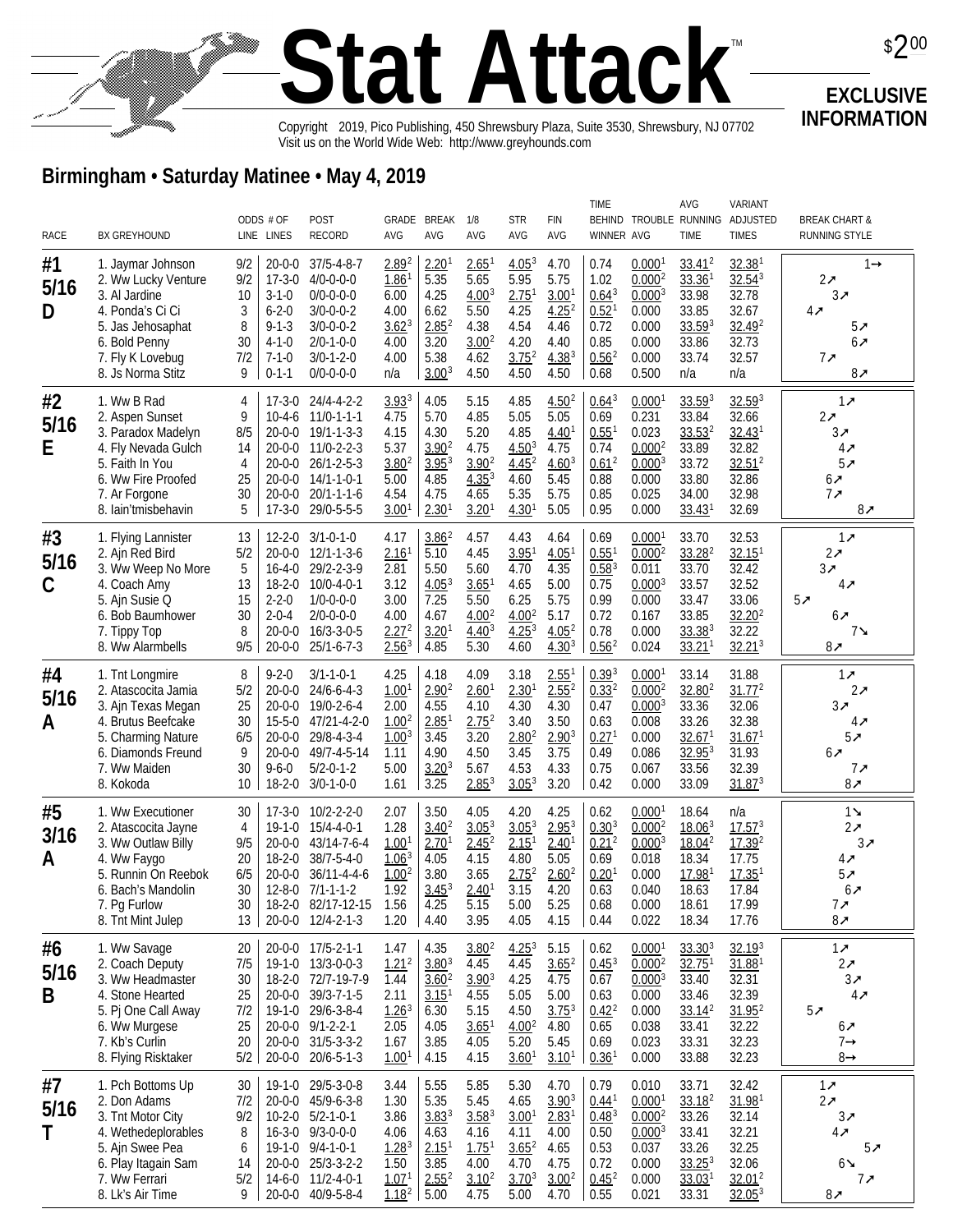## **Birmingham • Saturday Matinee • May 4, 2019**

| RACE                        | <b>BX GREYHOUND</b>                                                                                                                                                      |                                               | ODDS # OF<br>LINE LINES                                  | <b>POST</b><br><b>RECORD</b>                                                                                                                                         | AVG                                                                                            | GRADE BREAK<br><b>AVG</b>                                                                           | 1/8<br>AVG                                                                                            | <b>STR</b><br>AVG                                                                            | <b>FIN</b><br>AVG                                                                                   | <b>TIME</b><br>WINNER AVG                                                                      |                                                                                                        | AVG<br><b>TIME</b>                                                                                            | <b>VARIANT</b><br>BEHIND TROUBLE RUNNING ADJUSTED<br><b>TIMES</b>                                             | <b>BREAK CHART &amp;</b><br>RUNNING STYLE                                                  |
|-----------------------------|--------------------------------------------------------------------------------------------------------------------------------------------------------------------------|-----------------------------------------------|----------------------------------------------------------|----------------------------------------------------------------------------------------------------------------------------------------------------------------------|------------------------------------------------------------------------------------------------|-----------------------------------------------------------------------------------------------------|-------------------------------------------------------------------------------------------------------|----------------------------------------------------------------------------------------------|-----------------------------------------------------------------------------------------------------|------------------------------------------------------------------------------------------------|--------------------------------------------------------------------------------------------------------|---------------------------------------------------------------------------------------------------------------|---------------------------------------------------------------------------------------------------------------|--------------------------------------------------------------------------------------------|
| #8<br>5/16<br>A             | 1. Ajn Jed Tyre<br>2. Jaz Kahn<br>3. Flying Green Day<br>4. Ww Uncle Buck<br>5. Arby<br>6. Tnt Fist Fight<br>7. Mike Farrell<br>8. Ww Shameless                          | 30<br>9<br>5<br>7/2<br>8<br>10<br>11<br>9/5   | $15 - 2 - 0$<br>$18 - 2 - 0$<br>20-0-0                   | 20-0-0 13/1-2-3-1<br>20-0-0 39/4-8-9-7<br>$5/0-0-2-2$<br>14-4-0 9/3-0-0-3<br>20-0-0 11/3-1-2-3<br>39/17-4-9-3<br>28/4-6-3-4<br>20-0-0 12/3-6-0-1                     | $1.21^{3}$<br>1.35<br>2.71<br>2.86<br>1.21<br>1.00 <sup>1</sup><br>1.55<br>$1.00^{2}$          | 2.75 <sup>1</sup><br>5.15<br>3.76 <sup>3</sup><br>5.06<br>4.05<br>2.95 <sup>2</sup><br>7.05<br>4.20 | 2.95 <sup>3</sup><br>5.80<br>$2.82^{2}$<br>3.61<br>3.70<br>$2.55$ <sup>1</sup><br>6.90<br>3.60        | 4.25<br>4.10<br>2.59 <sup>1</sup><br>2.89<br>3.40<br>$2.70^{3}$<br>5.10<br>$2.65^{2}$        | 4.50<br>3.30<br>2.35 <sup>1</sup><br>2.78 <sup>3</sup><br>3.00<br>3.40<br>3.80<br>2.50 <sup>2</sup> | 0.65<br>0.37<br>0.33<br>$0.31^{2}$<br>0.38<br>$0.33^{3}$<br>0.48<br>$0.18$ <sup>1</sup>        | 0.0001<br>0.022<br>0.059<br>0.000 <sup>2</sup><br>$0.000^{3}$<br>0.000<br>0.011<br>0.000               | 33.35<br>33.16<br>32.992<br>32.941<br>33.06<br>33.46<br>33.04 <sup>3</sup><br>33.11                           | 32.18<br>32.05<br>$31.75$ <sup>1</sup><br>32.03<br>$31.85^2$<br>32.16<br>31.87 <sup>3</sup><br>31.88          | $1\pi$<br>$2\pi$<br>$3\pi$<br>4₹<br>$5\pi$<br>$6\pi$<br>$7\pi$<br>$8\pi$                   |
| #9<br>3/16<br>B             | 1. Dkc Butterfinger<br>2. This Just In<br>3. Funny Francis<br>4. Jyl Woodress<br>5. Ajn Huricanesara<br>6. Ww Pleasantries<br>7. Pull The Trigger<br>8. Tnt Breaking Bad | 30<br>6<br>7/2<br>5/2<br>4<br>14<br>10<br>8   | 19-1-0<br>$20 - 0 - 0$<br>$19-1-0$                       | 13-7-0 14/3-0-2-1<br>$37/9 - 6 - 5 - 6$<br>19-1-0 14/3-2-0-0<br>20-0-0 12/3-2-4-1<br>20-0-0 12/1-2-4-3<br>20-0-0 18/3-3-2-4<br>38/2-2-2-5<br>$11/2 - 2 - 0 - 2$      | 1.85<br>2.00<br>1.59 <sup>3</sup><br>2.11<br>$1.25$ <sup>1</sup><br>1.72<br>$1.47^{2}$<br>3.83 | 5.90<br>3.00 <sup>1</sup><br>3.75 <sup>2</sup><br>4.55<br>4.70<br>4.10<br>4.05 <sup>3</sup><br>4.40 | 6.05<br>3.15<br>4.05 <sup>3</sup><br>4.65<br>4.45<br>4.05<br>4.00 <sup>2</sup><br>4.15                | 5.05<br>3.50 <sup>1</sup><br>3.80 <sup>2</sup><br>4.45<br>4.45<br>4.05<br>4.70<br>$3.95^{3}$ | 4.55<br>$3.75$ <sup>1</sup><br>3.85 <sup>2</sup><br>4.00<br>4.40<br>4.90<br>4.85<br>$3.85^{3}$      | 0.67<br>0.41<br>$0.41^{3}$<br>0.30 <sup>1</sup><br>$0.39^{2}$<br>0.50<br>0.59<br>0.49          | 0.0001<br>0.038<br>0.000 <sup>2</sup><br>$0.000^{3}$<br>0.000<br>0.000<br>0.000<br>0.139               | 19.02<br>18.42<br>$18.26$ <sup>1</sup><br>18.42<br>18.37 <sup>2</sup><br>18.56<br>18.43<br>18.41 <sup>3</sup> | n/a<br>17.82<br>17.80<br>$17.75^{2}$<br>$17.74$ <sup>1</sup><br>17.96<br>17.87<br>$17.77^{3}$                 | $1\blacktriangle$<br>$2\pi$<br>3⊼<br>4≱<br>$5\pi$<br>$6\blacktriangle$<br>$7\pi$<br>$8\pi$ |
| #10<br>5/16<br>A            | 1. Fly K Shutterbug<br>2. Ajn Ed Haddock<br>3. Tnt Fantasy<br>4. Colorado Charlie<br>5. Final Analysis<br>6. Whiskey Hellion<br>7. Hkf Bright Eyes<br>8. Envisage        | 9/2<br>1<br>20<br>9<br>6<br>30<br>20<br>8     | $8 - 1 - 0$<br>$18 - 2 - 0$<br>$9 - 2 - 0$<br>$19-1-0$   | $2/1 - 0 - 0 - 0$<br>$14/3 - 4 - 0 - 3$<br>$2/1 - 0 - 1 - 0$<br>13-7-0 8/1-0-0-3<br>18-2-0 9/0-1-1-1<br>20-0-0 59/7-5-5-8<br>19-1-0 7/3-0-0-0<br>28/3-6-6-3          | 2.25<br>1.82<br>3.00<br>4.92<br>2.06<br>1.47 <sup>3</sup><br>$1.33^{2}$<br>$1.11$ <sup>1</sup> | 3.56<br>2.45 <sup>1</sup><br>$2.73^{2}$<br>5.40<br>6.55<br>$3.25^{3}$<br>3.80<br>4.15               | $3.44^{3}$<br>2.45 <sup>1</sup><br>3.18 <sup>2</sup><br>5.55<br>6.00<br>4.30<br>3.55<br>4.55          | $3.78^{3}$<br>2.45 <sup>1</sup><br>3.27 <sup>2</sup><br>5.30<br>5.20<br>4.80<br>3.95<br>4.80 | $3.78^{3}$<br>2.80 <sup>1</sup><br>$3.27^{2}$<br>5.20<br>4.50<br>4.85<br>4.20<br>4.40               | $0.44^{2}$<br>0.29 <sup>1</sup><br>0.52<br>0.89<br>0.54<br>0.66<br>$0.52^{3}$<br>0.56          | 0.0001<br>0.000 <sup>2</sup><br>$0.000^{3}$<br>0.000<br>0.000<br>0.014<br>0.000<br>0.000               | 33.04 <sup>3</sup><br>$32.97^{1}$<br>33.44<br>33.07<br>32.992<br>33.62<br>33.45<br>33.16                      | 31.99 <sup>2</sup><br>$31.96$ <sup>1</sup><br>32.29<br>32.06<br>32.10<br>32.40<br>32.16<br>32.06 <sup>3</sup> | $1\pi$<br>$2\pi$<br>$3\pi$<br>$4\pi$<br>$5\texttt{m}$<br>$6\pi$<br>$7\pi$<br>$8\pi$        |
| #11<br>3/16<br>A            | 1. Conrad Hawkins<br>2. Pch Bro Code<br>3. Ctw Sparklunicrn<br>4. Ww Woolly<br>5. Tnt Get Smoked<br>6. Coach Leadman<br>7. Ww John Huff<br>8. Ajn Street Hi              | 6<br>20<br>8<br>9/2<br>25<br>25<br>4/5<br>20  | $19-1-0$<br>19-1-0<br>19-1-0<br>$4 - 1 - 0$              | 20-0-0 17/3-1-2-1<br>18-2-0 37/3-4-8-3<br>$13/2 - 2 - 2 - 4$<br>29/5-5-6-2<br>13-3-0 4/1-0-0-0<br>$17/5 - 3 - 1 - 2$<br>$0/0 - 0 - 0 - 0$<br>20-0-0 11/2-1-0-0       | 1.00 <sup>1</sup><br>2.64<br>2.21<br>1.17 <sup>2</sup><br>2.50<br>$1.47^{3}$<br>2.50<br>2.16   | 5.50<br>$3.60^{3}$<br>4.15<br>3.95<br>3.25 <sup>1</sup><br>3.45 <sup>2</sup><br>3.60<br>4.25        | 4.10<br>3.05 <sup>3</sup><br>4.25<br>3.30<br>$2.56$ <sup>1</sup><br>3.90<br>2.60 <sup>2</sup><br>3.80 | 3.40<br>$2.90^{2}$<br>3.65<br>3.20<br>3.06 <sup>3</sup><br>4.00<br>1.80 <sup>1</sup><br>4.25 | 3.55<br>3.45<br>$3.10^{3}$<br>2.85 <sup>2</sup><br>3.56<br>4.10<br>1.80 <sup>1</sup><br>4.65        | 0.32<br>0.46<br>$0.30^{3}$<br>0.24 <sup>2</sup><br>0.41<br>0.44<br>0.08 <sup>1</sup><br>0.55   | 0.0001<br>0.000 <sup>2</sup><br>$0.000^{3}$<br>0.011<br>0.000<br>0.000<br>0.000<br>0.000               | 18.14 <sup>3</sup><br>18.32<br>18.27<br>18.11 <sup>2</sup><br>18.45<br>18.38<br>17.991<br>18.37               | 17.54 <sup>2</sup><br>$17.55^{3}$<br>17.75<br>17.61<br>17.77<br>17.73<br>$17.44$ <sup>1</sup><br>17.74        | $1\pi$<br>$2\pi$<br>$3\pi$<br>4₹<br>$5\pi$<br>$6\pi$<br>7x<br>$8\pi$                       |
| #12<br>5/16<br>B            | 1. Prm Jett Star<br>2. Ajn Josh Haddock<br>3. Dwin Elysa<br>4. Ww Fennel<br>5. Santas Paul<br>6. Kb's Barbaro<br>7. Dynamite Melissa<br>8. Meera Malik                   | 20<br>3<br>6<br>5/2<br>8<br>5<br>7<br>30      | $20 - 0 - 0$<br>$3 - 4 - 0$                              | 20-0-0 8/1-0-1-0<br>20-0-0 9/2-0-0-1<br>$20/0 - 6 - 4 - 6$<br>$3/0 - 0 - 0 - 2$<br>20-0-0 52/5-6-11-9<br>20-0-0 22/2-0-4-3<br>20-0-0 22/3-5-1-4<br>12-8-0 9/2-0-0-1  | 2.79<br>1.58 <sup>1</sup><br>3.75<br>4.33<br>$2.06^{3}$<br>3.05<br>$1.70^{2}$<br>2.10          | 4.85<br>5.25<br>4.00 <sup>2</sup><br>4.86<br>5.85<br>4.05 <sup>3</sup><br>4.95<br>2.40 <sup>1</sup> | 5.30<br>5.00<br>$3.70^{2}$<br>$4.14^{3}$<br>6.25<br>4.20<br>6.15<br>$2.45$ <sup>1</sup>               | 4.95<br>4.70<br>3.45 <sup>1</sup><br>$3.71^{2}$<br>4.75<br>4.40<br>5.35<br>$3.85^{3}$        | 4.80<br>4.60<br>3.35 <sup>1</sup><br>$3.43^{2}$<br>4.20<br>4.05 <sup>3</sup><br>4.65<br>4.55        | 0.64<br>0.58<br>$0.50^{3}$<br>$0.46$ <sup>1</sup><br>0.56<br>0.48 <sup>2</sup><br>0.55<br>0.69 | $0.000$ <sup>1</sup><br>$0.000^{2}$<br>0.042<br>$0.000^{3}$<br>0.021<br>0.025<br>0.000<br>0.000        | 33.54<br>33.10 <sup>1</sup><br>33.52<br>$33.15^2$<br>33.43<br>33.50<br>$33.41^{3}$<br>33.79                   | 32.35<br>32.06 <sup>2</sup><br>32.42<br>$31.74$ <sup>1</sup><br>$32.20^{3}$<br>32.29<br>32.24<br>32.50        | $1\pi$<br>$2\pi$<br>3⊼<br>$4\pi$<br>$5\pi$<br>6₹<br>$7\pi$<br>$8\pi$                       |
| #13<br>5/16<br>$\mathsf{C}$ | 1. Fly Barrel Racer<br>2. Flying Radon<br>3. Ajn Almagirltwo<br>4. Ponda's Angie<br>5. Back Down Ruby<br>6. Mike Pence<br>7. Lk's Happy Hour<br>8. Dkc Godiva            | 30<br>5/2<br>30<br>6/5<br>30<br>6<br>30<br>6  | $2 - 1 - 0$<br>$3 - 2 - 0$                               | 20-0-0 10/1-0-0-1<br>19-1-0 28/9-4-3-3<br>19-1-0 13/2-1-0-1<br>$1/1 - 0 - 0 - 0$<br>20-0-0 5/1-0-0-3<br>$1/1 - 0 - 0 - 0$<br>18-2-0 13/1-1-2-3<br>20-0-0 19/1-8-3-1  | $1.78^{2}$<br>1.25 <sup>1</sup><br>$1.94^3$<br>3.50<br>3.00<br>5.33<br>2.82<br>3.10            | 4.35<br>4.90<br>3.40<br>3.67<br>$3.30^{3}$<br>3.00 <sup>1</sup><br>$3.25^{2}$<br>3.30               | 5.20<br>4.10<br>3.25<br>$2.67$ <sup>1</sup><br>2.75 <sup>2</sup><br>3.40<br>$2.80^{3}$<br>4.10        | 5.35<br>4.30<br>4.10<br>2.00 <sup>1</sup><br>$3.50^{3}$<br>$2.80^{2}$<br>3.55<br>4.05        | 5.50<br>4.30<br>4.70<br>1.67 <sup>1</sup><br>4.05<br>$2.40^{2}$<br>4.45<br>$3.90^{3}$               | 0.83<br>0.65<br>0.62<br>0.1 <sup>1</sup><br>0.52<br>$0.24^{2}$<br>0.52<br>$0.40^{3}$           | 0.038<br>$0.000$ <sup>1</sup><br>0.000 <sup>2</sup><br>$0.000^{3}$<br>0.000<br>0.000<br>0.000<br>0.000 | 33.56<br>32.72 <sup>1</sup><br>33.43<br>$33.34^{3}$<br>33.41<br>33.53<br>33.42<br>32.99 <sup>2</sup>          | 32.37<br>32.06 <sup>3</sup><br>32.29<br>31.94 <sup>1</sup><br>32.21<br>32.42<br>32.33<br>$31.96^2$            | $1\pi$<br>$2\pi$<br>$3\pi$<br>$4\pi$<br>$5\pi$<br>$6\pi$<br>$7\pi$<br>$8\pi$               |
| #14<br>5/16<br>D            | 1. Coach Bosanova<br>2. Santa's Bitsy<br>3. Crt Milo<br>4. Flyin Alaskan<br>5. Lk's Got It<br>6. Ww Crown Grey<br>7. Pudge Dialed<br>8. Ww Valkyrie                      | 8<br>11<br>10<br>3/5<br>30<br>30<br>30<br>7/2 | $0 - 1 - 0$<br>$8 - 2 - 0$<br>$9 - 5 - 0$<br>$3 - 1 - 0$ | 20-0-0 9/1-0-1-2<br>20-0-0 57/4-13-5-10<br>20-0-0 24/5-1-4-4<br>$1/1 - 0 - 0 - 0$<br>$4/0 - 0 - 1 - 0$<br>$4/1 - 1 - 0 - 0$<br>$1/1 - 0 - 0 - 0$<br>18-2-0 6/0-2-2-0 | 3.30<br>$2.53^{2}$<br>2.25 <sup>1</sup><br>n/a<br>3.38<br>4.00<br>6.00<br>$2.88^{3}$           | 4.65<br>$3.30^{2}$<br>$3.95^{3}$<br>3.00 <sup>1</sup><br>7.00<br>5.64<br>6.00<br>5.25               | 4.85<br>4.05 <sup>2</sup><br>5.65<br>2.00 <sup>1</sup><br>6.20<br>4.07 <sup>3</sup><br>5.75<br>4.90   | $4.20^{3}$<br>4.05 <sup>2</sup><br>5.50<br>1.00 <sup>1</sup><br>4.80<br>4.43<br>5.75<br>4.85 | $4.05^2$<br>4.55<br>5.15<br>1.00 <sup>1</sup><br>4.60<br>$4.43^{3}$<br>5.50<br>4.95                 | $0.44^{2}$<br>0.73<br>0.64<br>0.001<br>0.70<br>$0.58^{3}$<br>1.02<br>0.68                      | 0.028<br>0.007<br>0.0001<br>0.000 <sup>2</sup><br>$0.000^{3}$<br>0.071<br>0.000<br>0.000               | $33.51^2$<br>33.56<br>$33.53^{3}$<br>n/a<br>33.73<br>34.53<br>33.97<br>33.27 <sup>1</sup>                     | 32.27 <sup>1</sup><br>32.41<br>32.38 <sup>3</sup><br>n/a<br>32.59<br>33.00<br>32.82<br>32.29 <sup>2</sup>     | $1\pi$<br>$2 \rightarrow$<br>$3\pi$<br>$4\pi$<br>$5\pi$<br>$6\pi$<br>$7\pi$<br>$8\pi$      |
|                             |                                                                                                                                                                          |                                               |                                                          |                                                                                                                                                                      |                                                                                                |                                                                                                     |                                                                                                       |                                                                                              |                                                                                                     |                                                                                                |                                                                                                        |                                                                                                               |                                                                                                               |                                                                                            |